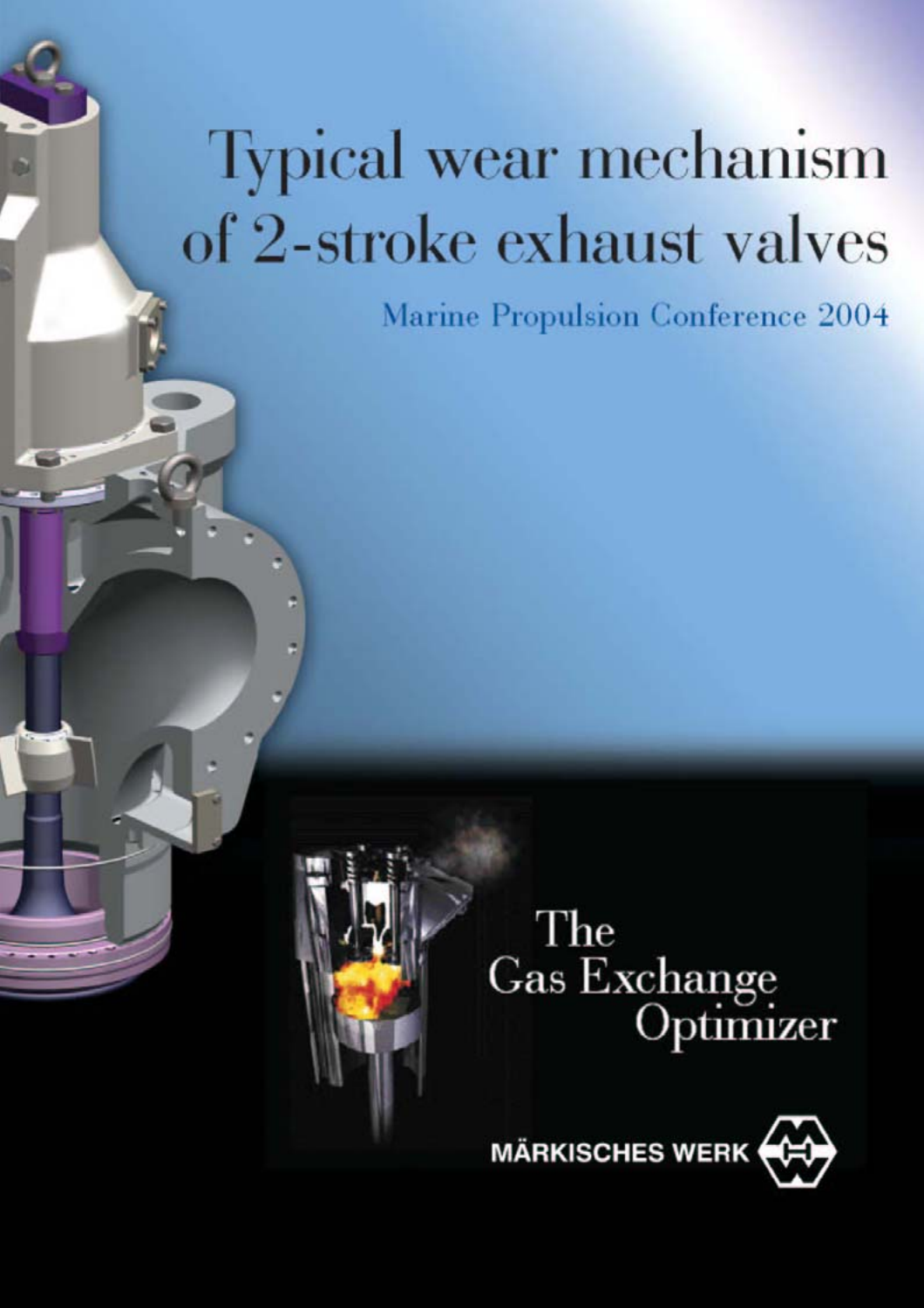# **Typical wear mechanism of 2-stroke exhaust valves**

 *Dr. Ing. Holger Fellmann, Head of 2-stroke department & service; Märkisches Werk GmbH Thomas Groß, Head of development department; Märkisches Werk GmbH Torsten Ludwig, Head of marketing department; Märkisches Werk GmbH* 

#### **Abstract**

Modern two-stroke exhaust valve components, especially the exhaust valve spindle, are operating more and more under extreme load conditions. The whole exhaust system is a cost intensive part of the engine and requires much service. So, the need is obvious to optimize service intervals as well as to perform the correct and necessary work. The aim is to reduce the operating costs over a period of several years by means of a high quality service program.

Service experiences show that different types of two-stroke exhaust valves display various, identifiable wear effects. The description and analysis of these wear effects and the presentation of solutions is given in this paper. Some of these solutions are already practiced in the market while some new developments are undergoing field-tests.

#### **Introduction**

The market demand for large container vessels, up to 8,500 TEU, as well as for tankers, is still showing significant growth. This demand for more vessels also impacts the propulsion system, where two-stroke engines with exhaust valves are being used. The engine population is continuously growing since the basic diesel engine design is known as reliable and cost effective with long running times. During the past decade, the engine manufactures have also focused on permanent design improvements, increasing the engine's efficiency and minimizing the pollution.

Increasing the engine power output per cylinder is a function of higher effective and firing pressure. From the thermodynamic aspect, the combustion temperature will increase with the increased pressure. Modern twostroke exhaust valves, especially the valve spindles, are operating more and more under extreme load conditions. With firing pressures approaching 150 bar and more, the bottom side of the exhaust valve spindle reaches temperatures of about 650°C.

The business of Märkisches Werk GmbH (MWH) is developing and manufacturing gas exchange components for large two- and four-stroke diesel engines. MWH has been serving engine builders and users throughout the world with cylinder head components and services for more than fifty years. During the last fifteen years MWH has focused on the improvement and optimization of the gas load and efficiency of the two-stroke exhaust valve. The knowledge gained as a developer and manufacturer of cylinder head components, combined with the experience of remanufacturing exhaust valves, has lead MWH to extend the life time of the components and to prolong the time between overhauls of the engine.

#### **Two-stroke exhaust valve**

This paper focuses on two-stroke engines with exhaust valves being designed by following engine manufacturers: MAN-B&W (MC-series), Wärtsilä-Sulzer (RTAseries) and Mitsubishi (UEC-series). Actually there is a population of about 8,000 MC engines, 2,000 RTA engines and 500 UEC engines running worldwide.

The design of the exhaust valves of all three engine builders are different in details, but the general function is the same, see figure-01. The main components of MC, RTA and UEC are:



- Valve drive or hydraulic actuator
- Air cylinder
- Valve housing
- Valve guide
- Valve spindle
- Bottom piece or seat ring

*Figure 01: Main components of an exhaust valve* 

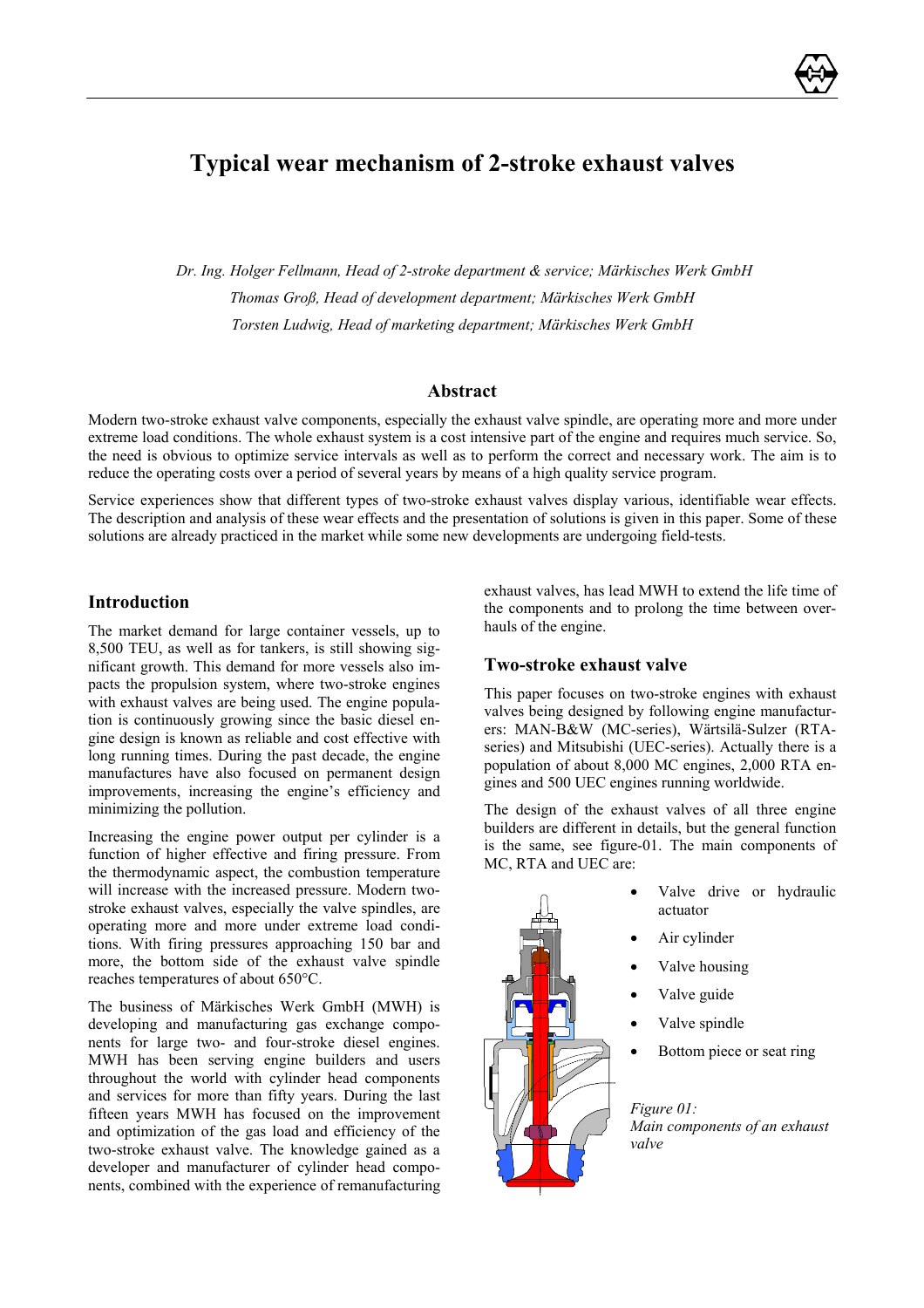

The exhaust valve spindle can be made of different materials. Standard valve spindles are manufactured out of heat resistance steel with a hard faced seat area. These are being used in all UEC- and part of the MC engines. Nimonic valve spindles are manufactured out of nickelbased material with higher mechanical properties and are being used in all RTA- and part of the MC-engines.

All exhaust valve spindles are equipped with a valve turning device. While UEC engines are equipped with a hydraulic device, MC and RTA valve spindles are fitted with a vane wheel (wing bush), which uses the exhaust gas to rotate the valve spindle.

# **The meaning of saving money**

Nobody saves money with a cheap or bad repair. A good repair, lets say remanufacturing, changes an old part to a new one. As we will prove later, there are special methods of doing remanufacturing that make a repair more than just a repair. For example you can make a valve spindle with properties like Nimonic from a standard valve spindle, with the right method and the knowledge to do so.

### **Typical wear mechanism of two-stroke exhaust valves**

Some operating conditions, like the quality of fuel, have to be taken as they are. It's a fact that poor fuel increases components wear. Also, cheap fuel leads to reduced component lifetimes. Wear to exhaust valve components is usually caused by the following mechanism:

# **Adhesion and abrasive wear**

Adhesion and abrasive wear is very often found in the stem sealing area of hard chromed, MC valve spindles (see figure 02). Usually the limit of this stem diameter is reached after 12,000 - 18,000 hrs. MC valve spindles with HVOF-stem coating, as well as RTA- and UEC valve spindles with hard-chromed stems, reach a TBO (time between overhaul) of 24,000 - 36,000 hrs.



*Figure 02: Physical adhesion and abrasive wear of a hardchromed valve spindle (MC-type after 15,000 hrs)*

Thanks to the favorable lubrication properties of the permanent luboilflow of the hydraulic system, piston and liner of valve drive and air cylinder show only minimal adhesion and abrasive wear. This leads to TBOs with more than 72,000 hrs for MC, RTA and UEC type engines.

# **Build up of deposits and dent marks**

The deposits formed on an exhaust valve are from the reaction of fuel-borne contaminants and lubrication oil during combustion as well as the reaction of combustion products with valve material. The sulphur, vanadium and sodium content in the fuel oxidize during the combustion process. Solid products of combustion, slag particles and hard particles of  $Al_2O_3$  and  $SiO_2$  (catalytic fines) are pressed into the valve seat, forming dents (NANDA 2003).

The probability and intensity of dent marks is directly related to the material combination of valve spindle seat and bottom piece. The hardness of the seat material of RTA- and UEC-type is about 400 HV for valve spindle and bottom piece, the hardness of the MC-types is about 400 HV for seat of valve spindle and about 500 HV for the seat of bottom piece.

Seating pressure and sealing velocity are also relevant factors for dent marks. The MC-type has a higher seating pressure (>700 bar) than the UEC- and RTA-type (about 550 bar). Typically, 550 bar gives good sealing and low wear. (KINGSTON-JONES, THOMAS, RAD-CLIFF 1990)

Together with high seat pressure and a higher seat hardness of the bottom piece, the MC-type shows the highest probability and intensity of dent marks with TBOs of 6,000-18,000 hrs (see figure 03). The seats of RTA- and UEC-types require overhauls after 12,000 - 36,000 hrs.



*Figure 03: Typical dent marks of the seat of a valve spindle (MC60-type Nimonic after 8,300 hrs)*

Depending on the design of the valve guide, its inner diameter will display more or less deposit buildup. Exhaust gas enters into the clearance between valve spindle stem and the inner diameter of the valve guide, which allows deposits inside the guide (see figure 04). Due to this, MC-types need a replacement of the valve guide between 6,000 - 8,000 hrs to minimize the risk of the valve spindle sticking in the guide.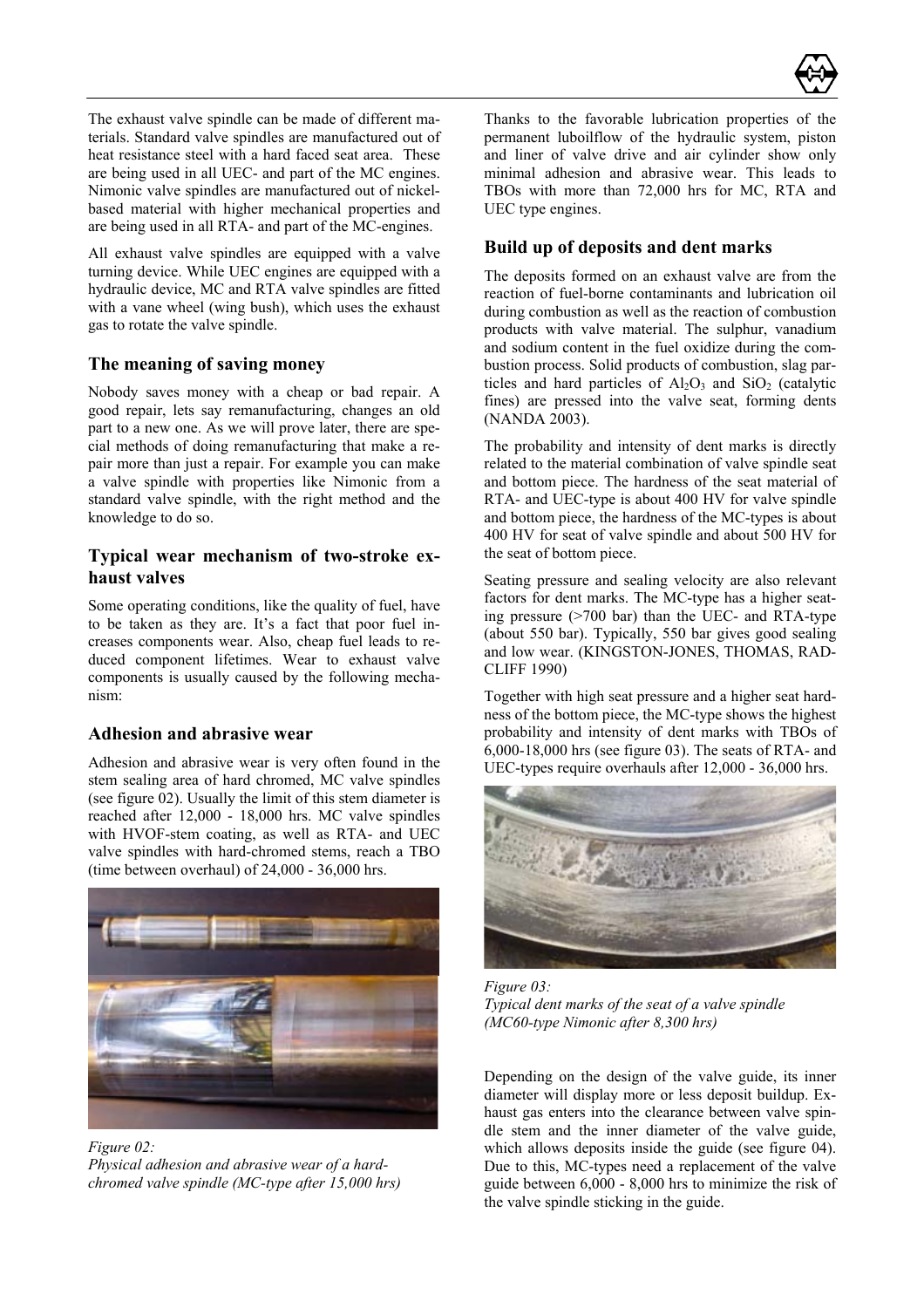The valve guide of UEC- and RTA-types will show the same deposits, but after a much longer period of time (TBO is 24,000 to 36,000 hrs).

To disassemble exhaust valves, hydraulic power is usually necessary to remove the valve spindle from the valve guide. In some cases the sticking of the valve spindle is so extreme that the valve guide breaks during the operation (see figure 04a and 04b).





*Figure 04a: Breakage of the valve guide during valve spindle disassembling Figure 04b: Typical deposits of inner diameter of valve guide (MC70-type after 8,200 hrs)*

#### **Low-temperature corrosion**

Heavy fuel contains high amounts of sulfur (up to 5%). If there is an exposed surface where the temperature is below the dew point of sulfurous acid, the acid condenses into liquid and can attack the metal surfaces. If a large amount of concentrated sulfuric acid condenses, it can attack the valve housing, bottom piece, valve guide and valve spindle stem. Sulfur acid has an extremely corrosive effect on cast iron (BEHRENS, GROTH 1990).

Nearly all components of the exhaust gas channel show some low-temperature corrosion (see figure 05-07).



*Figure 05: Low temperature corrosion of valve housing (MC-type 43,700 hrs)* 



*Figure 06: Low temperature corrosion of bottom piece (RTA-type after 28,420 hrs)*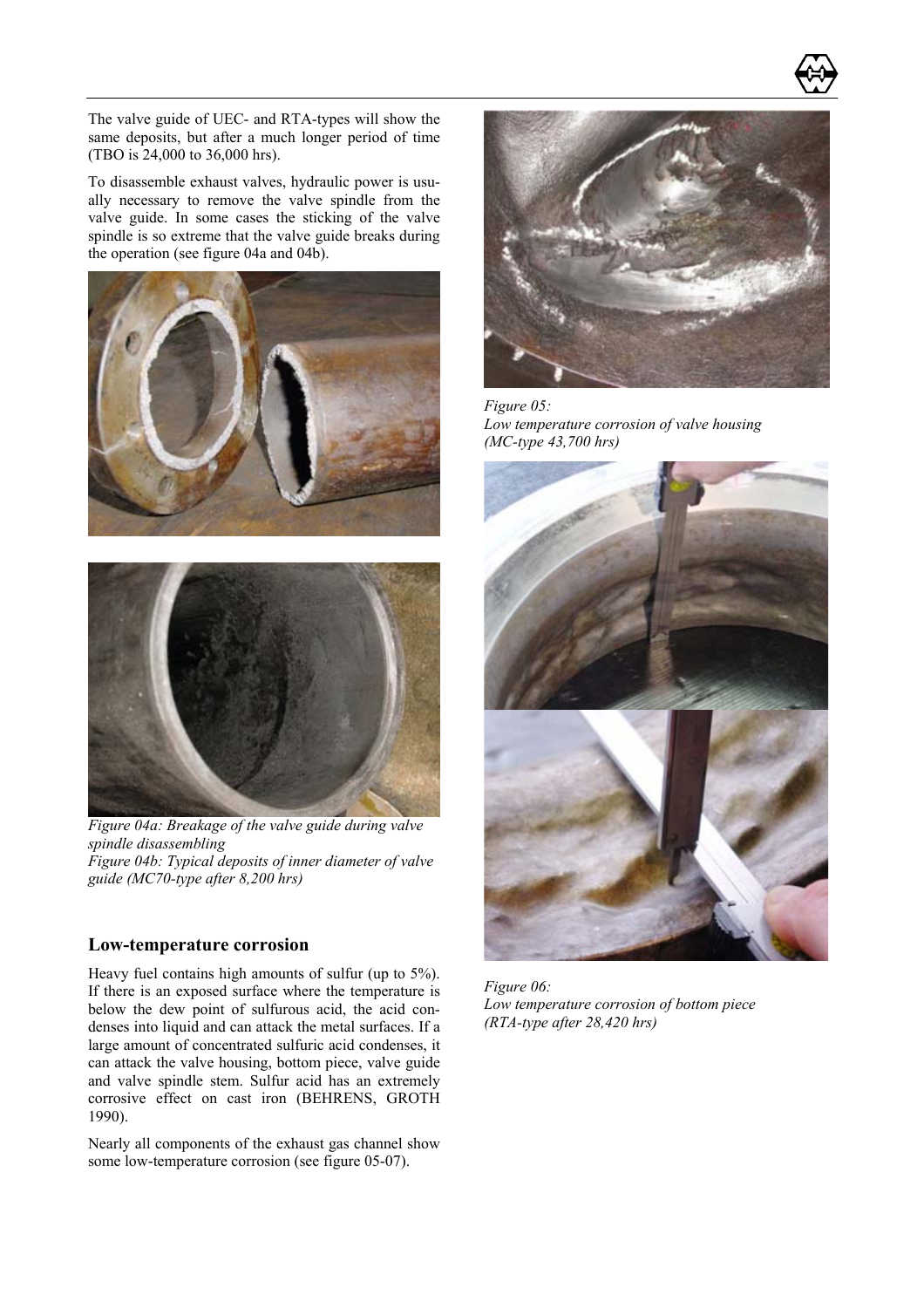



*Figure 07: Low temperature corrosion (pitting corrosion attack) of under head radius of valve spindle (MC60-standard / 22,700 hrs)*

### **High-temperature corrosion**

High-temperature corrosion in heavy fuel engines is caused by the presence of Sulfur, Vanadium and Sodium in the fuel. Vanadium and Sodium are contained in heavy fuels at ratios up to 600 ppm and 200 ppm respectively (ISO 8217, 2003). This can build up sodiumvanadyl-vanadates in different structures during the combustion process. These semi-liquid, sticky, lowmelting point salts together with gases containing sulfur oxide are a definite cause of corrosion due to their oxygen transitions (HESSE 1981, BLUDSZUWEIT 2000).

As a result of the above-mentioned physical process, the following wear mechanism can be described. Hard salt deposits on the seat surfaces of the valve spindle lead to dent marks caused by each closing stroke of the valve spindle. This can lead to crucial micro gas channels, which will grow over the time (NANDA, 2003). Because of the high temperature, the salt deposits reach their melting point, then the "cobble stone corrosion" starts (see figure 08) at the seat and finally leads to blow-byes (UMLAND 1975, RITZKOPF 1975). Result: The whole exhaust valve has to be replaced.



*Figure 08: "Cobble stone corrosion" appearance of valve spindle failure through high-temperature corrosion (MC60 Standard-type)*

The bottom of the valve spindle is mostly operating in the critical area of the high-temperature corrosion seen as "cobble stone corrosion". The wear rate is between  $0,2 - 1,0$  mm  $/ 1,000$  hrs. depending on valve material and type of engine. The limit for remanufacturing is only reached after 12 mm. This leads to a TBO of about 12,000 - 60,000 hrs. Figure 09 shows micro cuts of Nimonic with high-temperature corrosion.





200 µm *Figure 09: Micro cuts of Nimonic with high-temperature corrosion.*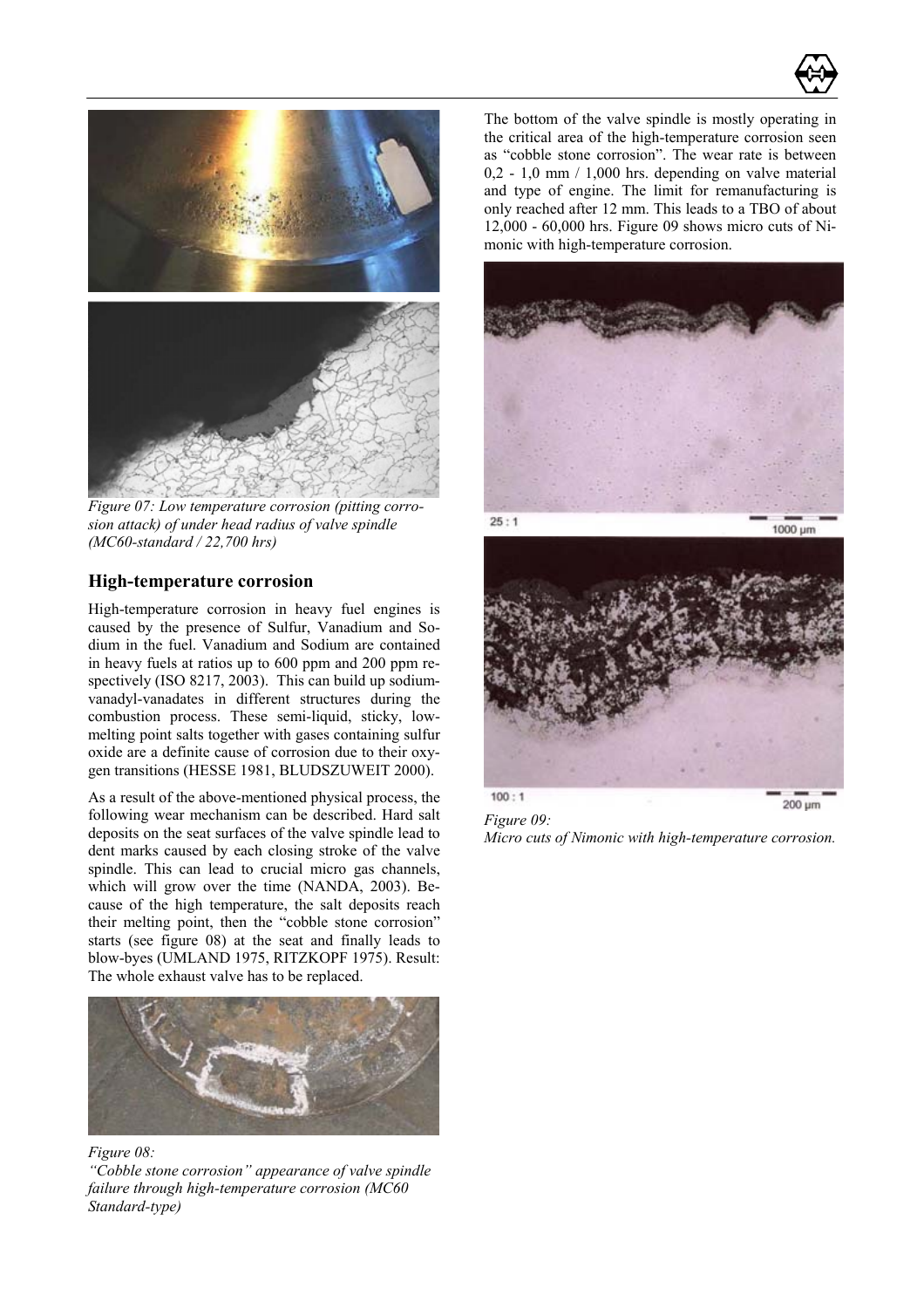

#### **Low cycle fatigue**

The valve spindle is the component with the maximum thermal stress. Most of fatigue problems are documented at the valve spindles. Figure 10 demonstrates a typical heat distribution across a Nimonic valve head.



*Figure 10: Typical temperature distribution of a Nimonic exhaust valve head* 

The maximum thermal stress takes place during the warm-up period. During this period the temperature at the center of the valve bottom and the seat reaches the maximum difference. Under regular operating conditions the temperature distribution is much lower. The mechanical load of a valve spindle is nearly constant between warm-up and regular operating, see figure 11.

Load of a valve spindle



*Figure 11:* 

*Mechanical and thermal load as function of running in and stationary operation* 

The RTA valve spindles are subjected to the highest operating temperatures. The MC and UEC valve spindles were designed for lower temperatures and mechanical properties.

While standard valve spindles have disadvantages with respect to high- and low- temperature corrosion, they do have advantages regarding low cycle fatigue. The disadvantages of standard valve spindles will seldom cause catastrophic failures. The quality of repair can be measured by comparing the TBOs.

The design of valve spindles usually takes into account the combination of mechanical and thermal load of the engine. But, the addition of residual stress, caused by non-professional forging, welding or heat treatment during the manufacturing process can be critical. Also, unprofessional repairs, including welding and heat treatment, can add further residual stress, leading to catastrophic failures. In particular, Nimonic valve spindles require excellent welding and heat treatment.

There are two typical failure reasons. One is a crack that starts in the under head radius. After the micro cracks get to a critical length, the speed of the crack growth increases. A catastrophic failure follows, with parts of the spindle dropping down into the combustion chamber (see figure 12 and 13).



*Figure 12: Catastrophic failure of a repaired valve spindle (RTA72 Nimonic-type 740 hrs after repair)*



*Figure 13: Macro cut through the center of a valve head (RTA62 Nimonic-type 6,430 hrs after repair)*

The second failure reason is: Micro cracks starting in the outer diameter of the valve bottom. After reaching the seat area blow-byes are created and the valve spindle is destroyed (see figure 14).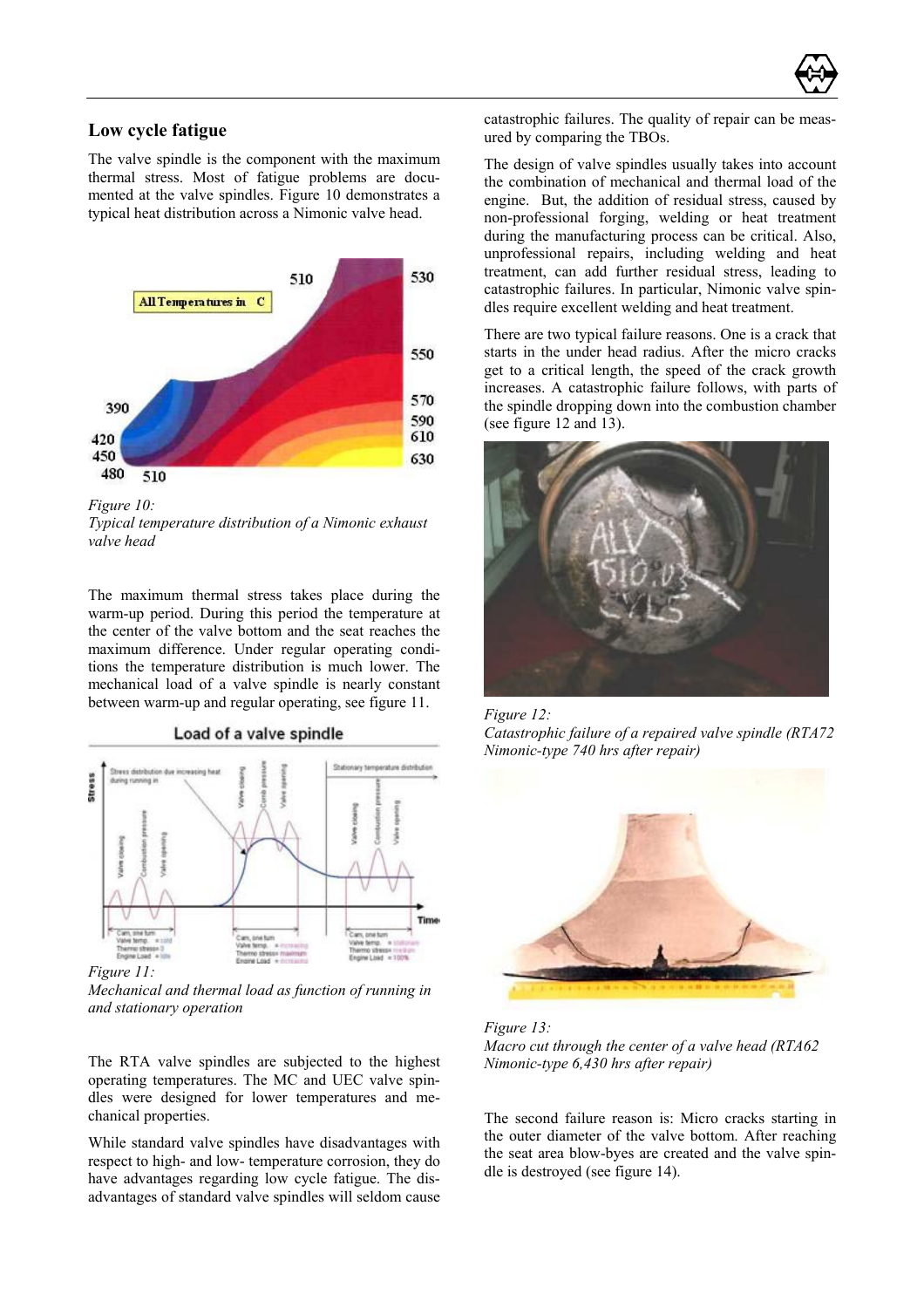



*Figure 14: Failure of a valve spindle (RTA84 Nimonic type 5,270 hrs after repair).* 

#### **Methods to reduce the operating costs**

From remanufacturing to providing correct services there are some ways to reduce the overall operating costs for two-stroke diesel engines.

One is to put emphasis on high quality overhaul services to ensure that engines are running reliably and efficiently. Another focus would be to improve the setup of running engines. This can be achieved by mobile diagnostic systems and technical developments.

### **Qualified Remanufacturing**

MWH uses the word "remanufacturing" instead of "repair" or "reconditioning" in order to distinguish its controlled process from typical reconditioning procedures available in the market. If engine users are to optimize the services they receive, they need to work with reliable partners. These partners need to perform all kinds of remanufacturing processes with the same care and precision as the manufacturer. The solution is to have all engine components repaired by only qualified service centers that have production knowledge and long experience in all areas of remanufacturing.

The two-stroke exhaust valve is a complex system. Any service activity affect all components (e. g. valve spindle, bottom piece, valve housing). In the following, we are focusing on the most sensitive component – the valve spindle.

#### **Standard valve spindles**

There are lots of companies who provide services and repairs for standard valve spindles. If the customer has no wish to extend the lifetime or optimize the component for the future, countless companies can to do the repair.

#### **Nimonic valve spindles**

Looking at the more costly Nimonic valve spindles is a completely different situation. Only few companies are competent to do repairs on Nimonic valve spindles. Most often, the engine user wants to get his Nimonic valve spindle repaired because of the premium material. To remanufacture Nimonic very special know-how is required. The usual wear effect on Nimonic 80A is low cycle fatigue. Cracks develop in the maximum stress area because of damage to the microstructure caused by the welding procedure or by insufficient post heat treatment processing. An inadequate repair leads to fatal failures with spindle pieces dropping down into the combustion chamber.

#### **Nimalike-Procedure**

Nimalike is the premium class of remanufacturing procedures. MWH is one of the leading manufacturers and service centers that are able to work with Nimalike.

Nimalike is used in two ways: To extend the lifetime of a standard valve spindle to a lifetime similar to Nimonic, or to remanufacture Nimonic valve spindles in a way that leads to "close to new" conditions after the process (see figures 15 a/b).



*Figure 15 a/b: Nimalike spindle before and after remanufacturing* 

The competence to perform this remanufacturing method is a combination of long-time experience in the field and manufacturing technology. The experience is coupled with continuous improvement of manufacturing processes and intensive R&D in the fields of metallurgy and welding processes (see figure 16).



*Figure 16: PTA-welding*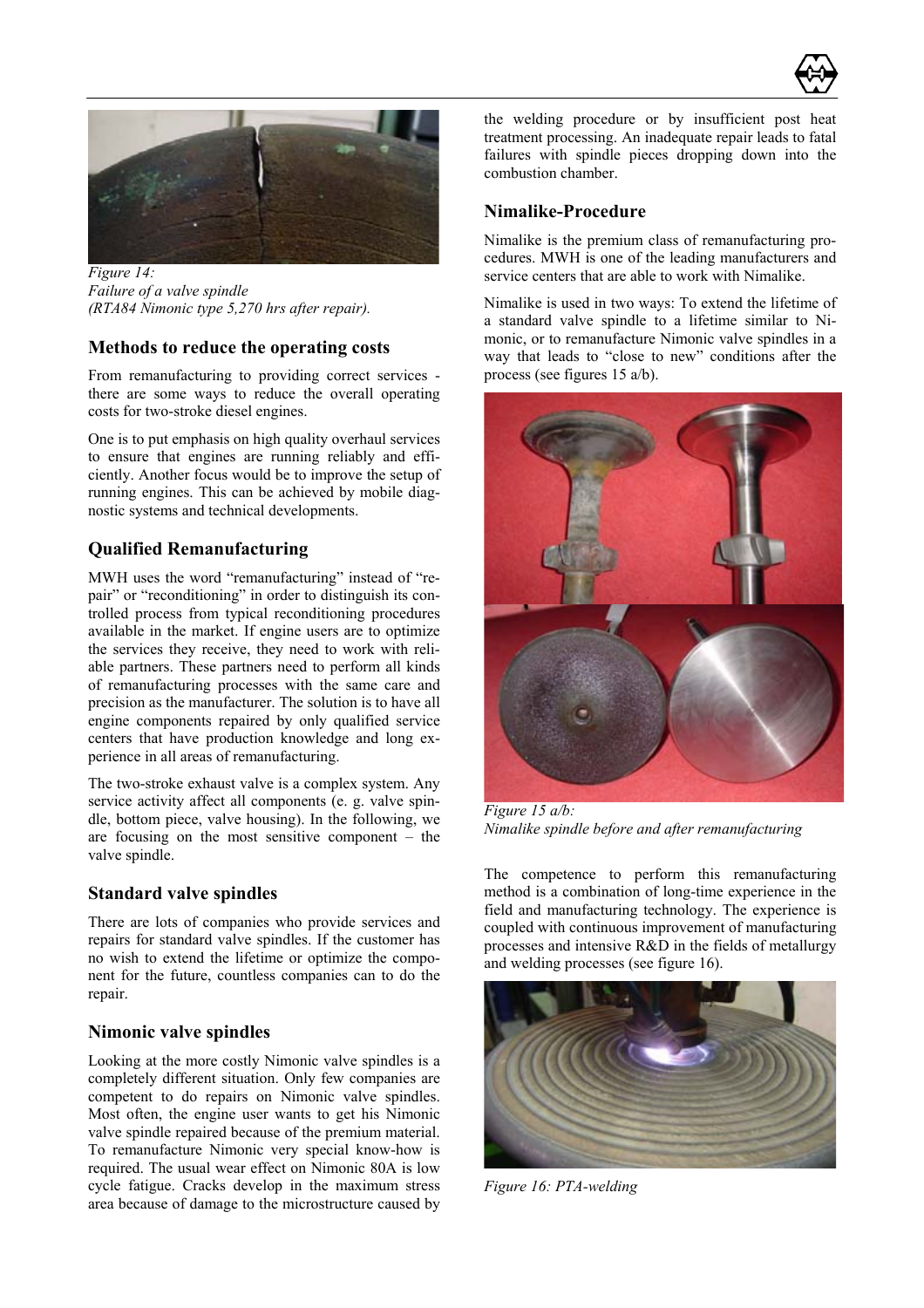

#### **Service: Mobile Diagnostic Systems**

Whenever onboard diagnostics are necessary, it means a large investment of money and time. Online analysis is usually very complicated and they are only for large installations.

For this reason MWH provides the "Leakage Measure System", a mobile diagnostic system which is able to detect leakages at the cylinderhead to prevent fatal failures of a running engine. The principle is based on measurement of ultrasonic sound by using one simple and robust sensor (WEHNER, ALBERT 2001).

With this very compact measurement system, the engine user is able to find out what condition the engine is in and when the next actions have to be taken for service.



*Figure 17: Leakage Measure System onboard in use* 



*Figure 18: Documentation of the result of leackage detection and valvetiming/ignition*

# **Two-stroke valve rotator (Turnomat®)**

MWH developed and patented the valve rotator Turnomat ® for four-stroke diesel engines in 1983. Since then, countless engines have been fitted with the Turnomat®

and TBO's has been extended. Twenty years later, MWH has developed a valve rotator for two-stroke exhaust valves that is performing much better than vane wheels. The aim of our engineers was to extend the TBO of MC-type two-stroke exhaust valves from 6,000 hrs to 18,000 hrs.

The valve rotator forces an accurate, reliable valve turning during valve closing. The Turnomat® principle is simple and surprisingly effective: The forced rotational movement causes a defined rotational energy for the valve at the instance of seating. This brings about the desired polishing effect, removing combustion deposits between valve spindle and valve seat and, at the same time, optimizing the heat exchange to the cooler valve seat.

The rotation also prompts a balanced temperature distribution across the entire valve head, thereby reducing thermally induced strain.

First field tests are ongoing with a MC70 engine. Inspections have proven that the Turnomat® works as designed (see figure 19).



*Figure 19: Seat ring and valve spindle show no dent marks after app. 1,000 hours.* 

#### **Summary**

The power ratings of modern two-stroke engines with exhaust valves have increased significantly along with a simultaneous deterioration of the fuel oil quality. The exhaust valves are operating under increasing thermal load and in a more corrosive environment. Based on our service experience of the last decade the typical wear mechanisms of exhaust valves of MC-, RTA- and UECengines have been investigated and discussed.

Adhesion and abrasive wear was found at the valve drive, air cylinder and valve spindle stem. Build up of deposits in valve spindle guides reduces the valve spindle rotation and results in non-symmetric thermal load. Deposits and dent marks formed on the valve spindle seat can cause micro gas channels, which will grow over the time.. "Cobble stone corrosion" starts at the seat and finally leads to blow-byes.

By using the new development of the two-stroke Turnomat, the critical build up of deposits between valve spindle and seat can be greatly reduced. Ongoing field tests have also proven the benefit of the Turnomat in preventing sticking of the valve spindle in the guide.

Nearly all components of the exhaust channel have contact with sulfur acid coming from the condensation of the exhaust gas (low-temperature corrosion). In addi-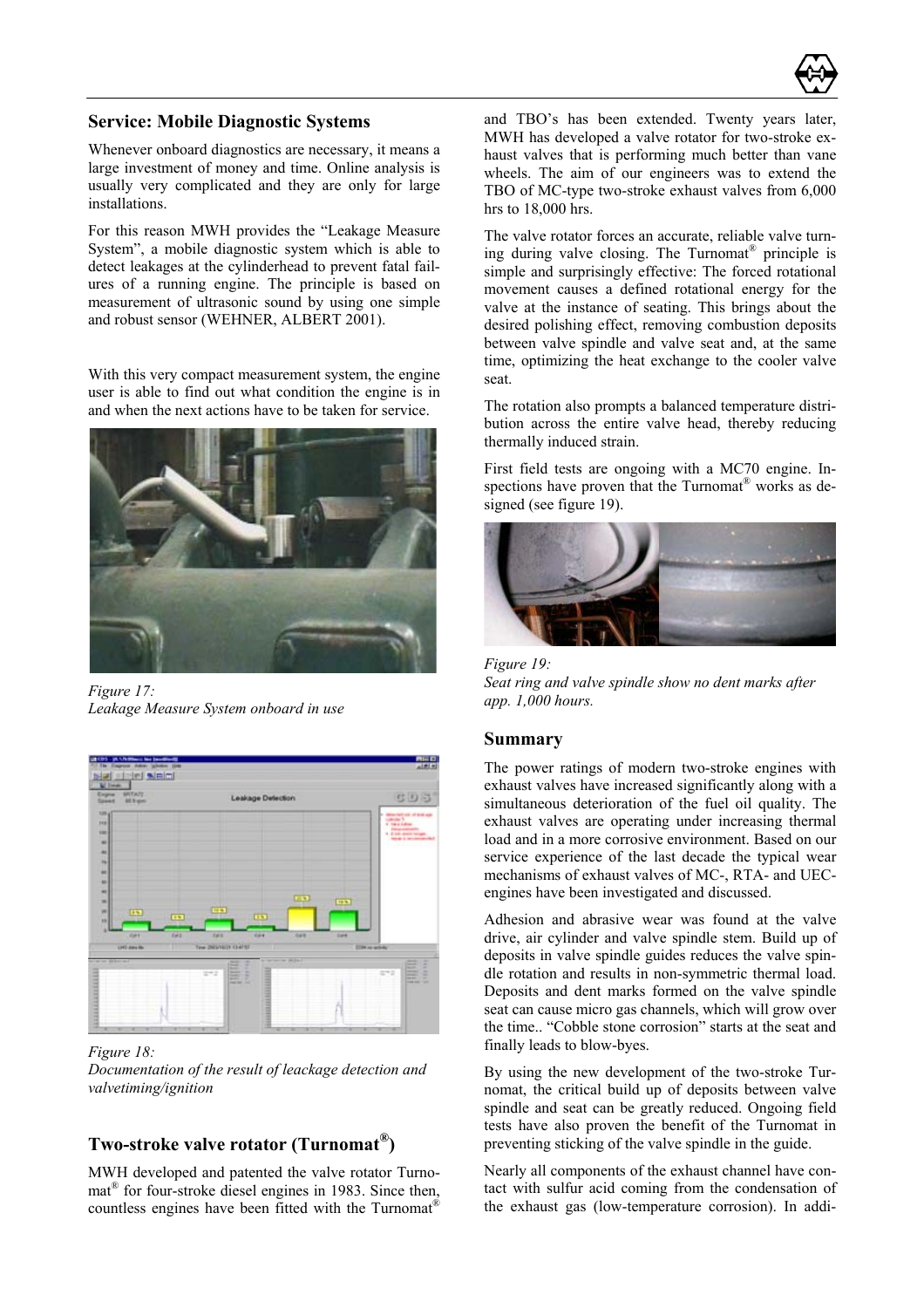

tion, the bottom of the valve spindle is subject to "cobble stone corrosion" (high-temperature corrosion) with a wear rate of 0,2 - 1,0 mm / 1,000 hrs.

Standard valve spindles can be upgraded with the Nimalike-procedure to achieve a lifetime similar to Nimonic. The procedures used to remanufacture Nimonic valve spindles (including welding and heat treatment) are critical to preventing low-cycle fatigue. An inadequate repair leads to catastrophic failure. While standard valve spindles have disadvantages with respect to low- and high-temperature corrosion, they do have advantages regarding low-cycle fatigue.

## **Literature**

#### S. K. NANDA

"Exhaust valve failure under residual fuel operation" Journal of Marine Design and Operations, No.B2 (2003)

M. G. KINGSTON-JONES, J. R. THOMAS,

S. RADCLIFF

"Review of operating experience with current valve materials"

Diesel engine combustion chamber materials for heavy fuel operation

DTI/Industrie Valve Project p.15-28 (1990)

R. BEHRENS, K. GROTH

"Problems caused by burning heavy fuels in diesel engines"

Diesel engine combustion chamber materials for heavy fuel operation

DTI/Industrie Valve Project p.29-38 (1990)

#### A. HESSE

"Beitrag zur Verhinderung der Hochtemperaturkorrosion an Auslassventilen von Dieselmotoren bei der Verbrennung von Mischkraftstoffen. Dissertation Universität Hannover (1981)

S. BLUDSZUWEIT H J JUNGMICHEL, B BUCH-HOLZ, K. PRESCHER, H. G. BÜNGER "Mechanisms of high temperature corrosion in turbochargers of modern four-stroke marine engines " Motor Ship Conference Amsterdam (2000)

M. RITZKOPF "Untersuchungen von Korrosionserscheinungen an Bauteilen in Dieselmotoren" Dissertation Universität Münster (1975)

F. UMLAND, M. RITZKOPF "Ventilkorrosion in Dieselmotoren:Teil 1 " MTZ-Motortechnische Zeitung, 36. H7/8 p.191-195 (1975)

K. WEHNER, W. ALBERT "Erkennung von Undichtigkeiten des Brennraumes von Dieselmotoren" Beiträge des IBZ 9 p.97-110 (2991)